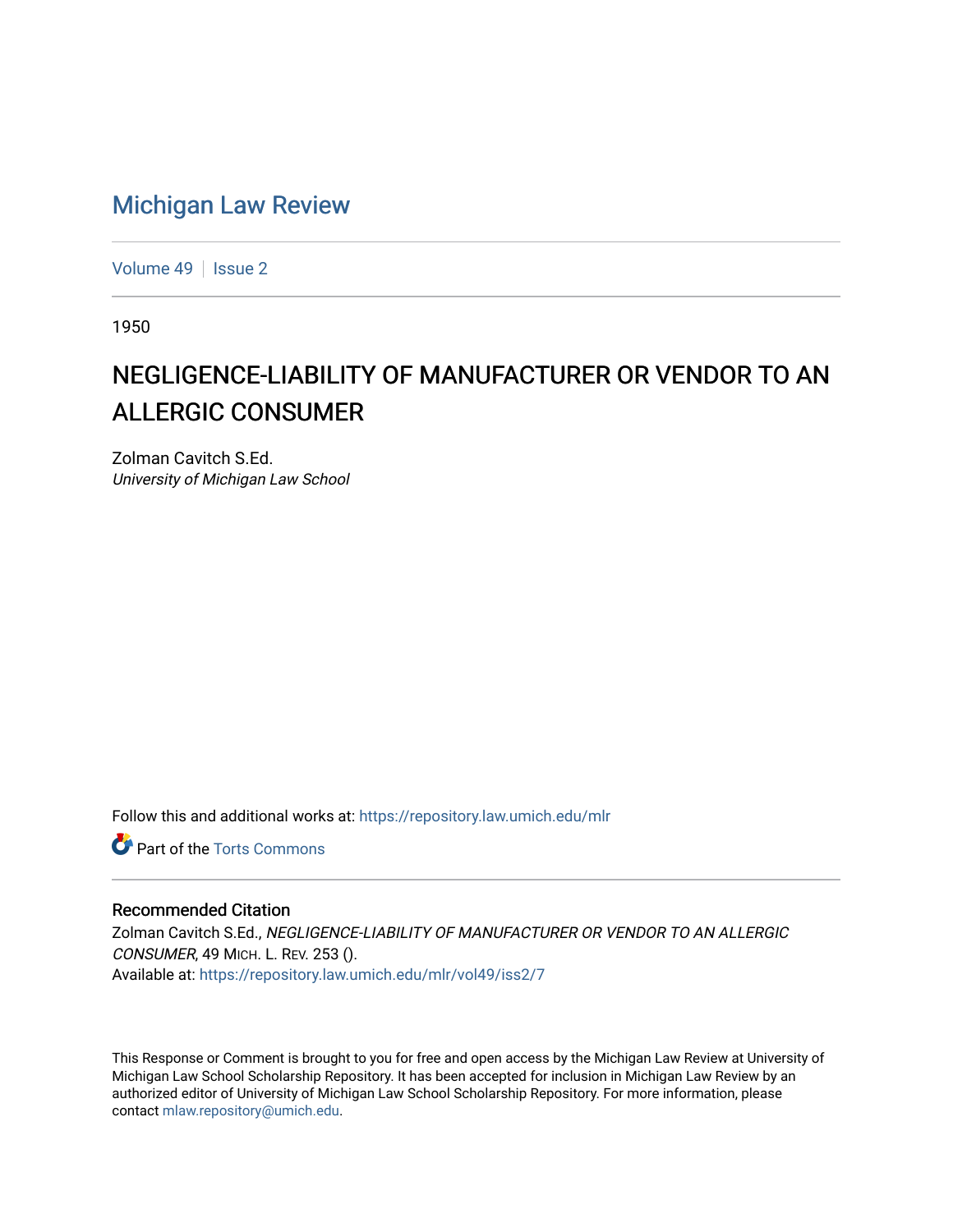NEGLIGENCE-LIABILITY OF MANliFACTURER OR VENDOR TO AN ALLERGIC<sup>1</sup> CONSUMER-The study of allergies is relatively new to the medical profession. It is not surprising, therefore, that only a few courts have dealt with the problem of the liability of the manufacturer or vendor to the consumer who is allergic to an ingredient in the defendant's product. Many dyes, cosmetics, drugs and health and beauty aids in universal use, however, contain known allergenic ingredients.<sup>2</sup> Medical authorities estimate the incidence of well-defined allergies at between five to ten per cent of the total population<sup>3</sup> and one authority suggests that allergies are actually increasing in frequency.4 When we add to this parade of horrors the fact that medical knowledge of allergies has increased tremendously in recent years, we may well expect many appellate courts to be called upon to define the scope of the manufacturer's or vendor's liability in this field. The purpose of this comment is to examine briefly the reported cases and to evaluate the various approaches to the problem.<sup>5</sup>

1 "Allergy, in its broad implication, designates hypersensitiveness in man and evidences itself by abnormal responses of tissues to physical or chemical stimuli." FEINBERG, ALLERGY IN PRACTICE, 2d ed., 3 (1946). Although this definition is too broad for medical accuracy, it is sufficient for our purposes. It is the "abnormal" feature of the reaction, whether caused by a primary irritant or by an allergen, that presents the legal problem. For. a medically accurate definition of "allergy," see Cooke, Allergy in Theory and Practice 263-4

(1947); FEINBERG, ALLERGY IN PRACTICE, 2d ed., 687 (1946).<br><sup>2</sup> Cooke, Allergy in Theory and Practice 272-288 (1947). Most cosmetic dermatitus is due to allergy. Id. at 282.

<sup>3</sup> COOKE, ALLERGY IN THEORY AND PRACTICE 3 (1947); FEINBERG, ALLERGY IN PRAC-TICE, 2d ed., 83 (1946).

<sup>4</sup>VAUGHAN, PRACTICE OF ALLERGY, rev. by Black, 3-6 (1948).

**5** The scope of this comment is limited to a discussion of liability for negligence. Several cases involve a warranty action against the plaintiff's immediate vendor. Since the question of liability usually depends upon the court's interpretation of section 15(1) of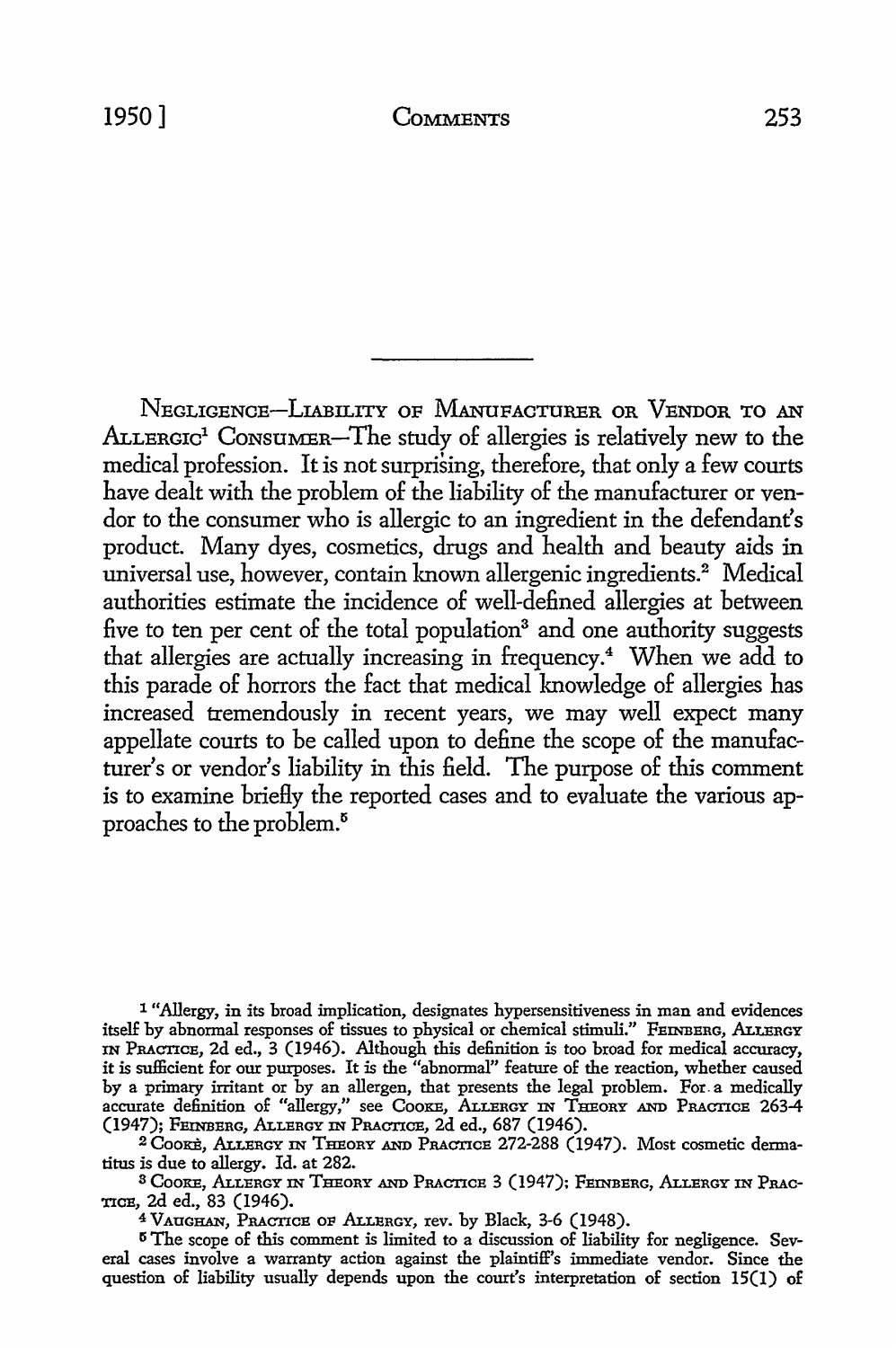Let us assume a "typical" situation. D manufactures lipstick which is sold by retailers in its original, metal tubes. The product is entirely safe to the vast majority of consumers, but a small fraction are allergic to one of its ingredients. The label on the tube does not list the ingredients, nor does it display a warning that some persons can not safely use the product. P purchases D's product, uses it, and as a result suffers a severe dermatitis of the lips. In a negligence action by P against D, what is the real issue? Undoubtedly, most first year law students would reply that the question is one of duty. Does D have a duty to warn the public that its product contains an ingredient that is harmful to a few people? To answer this question, our student would ask for additional facts-did D *know* that a certain class of consumers were allergic *to* his product?<sup>6</sup> If not, *should D*, in the exercise of reasonable care, have known?7 Only if the student were able to pass the "duty" obstacle would he deal with the question of whether D's breach of duty was the cause of P's injury.

## A. *The Proximate Cause Approach*

But several appellate courts would not agree with our student's characterization of the problem. Instead, they have apparently assumed defendant's negligence but have been troubled by the question of causation.<sup>8</sup> If there is no evidence that the defendant's assumed negligence was the cause in fact of the plaintiff's injury, this causal approach may be justifiable simply because it avoids the difficult and unnecessary de-

the Uniform Sales Act, no persuasive analogy can be drawn between the warranty and the negligence cases. However, for those readers who may be interested in comparing the different approaches to the problem of the allergic consumer, the following warranty cases are instructive. *Vendor held liable:* Flynn v. Bedell Co. of Mass., 242 Mass. 450, 136 N.E. 252 (1922); Smith v. Denholm & McKay Co., 288 Mass. 234, 192 N.E. 631 (1934); Bianchi v. Denholm & McKay Co., 302 Mass. 469, 19 N.E. (2d) 697 (1939); noted in 19 BosT. UNIV. L. REv. 501 (1939); Zerpola v. Adam Hat Stores, Inc., 122 N.J.L. 21, 4 A. (2d) 73 (1939); Reynolds v. Sun Ray Drug Co., 135 N.J.L. 475, 52 A. (2d) 666 (1947). *Liability denied:* Zager v. F. W. Woolworth Co., 30 Cal. App. (2d) 324, 86 P. (2d) 389 (1939); Ross v. Porteous, Mitchell & Braun Co., 136 Me. 118, 3 A. (2d) 650 (1939).

<sup>6</sup>Essentially, then, the problem is similar to the one presented in the famous case of Huset v. J. I. Case Threshing Machine Co., (8th Cir. 1903) 120 F. 865, holding that a manufacturer of a threshing machine must warn the public of hidden dangers known to the manufacturer.

<sup>7</sup> MacPherson v. Buick Motor Co., 217 N.Y. 382, 111 N.E. 1050 (1916);. Donoghue v. Stevenson, [1932] A.C. (H.L.) 562.<br><sup>8</sup> Wilson v. Goldman, 133 Minn. 281, 158 N.W. 332 (1916); Hamilton v. Harris,

<sup>(</sup>Tex. Civ. App., 1918) 204 S.W. 450; Karr v. Inecto, Inc., 247 N.Y. 360, 160 N.E. 398 (1928); Walstrom Optical Co. v. Miller, (Tex. Civ. App., 1933) 59 S.W. (2d) 895; Zager v. F. W. Woolworth Co., 30 Cal. App. (2d) 324, 86 P. (2d) 389 (1939) (breach of warranty action).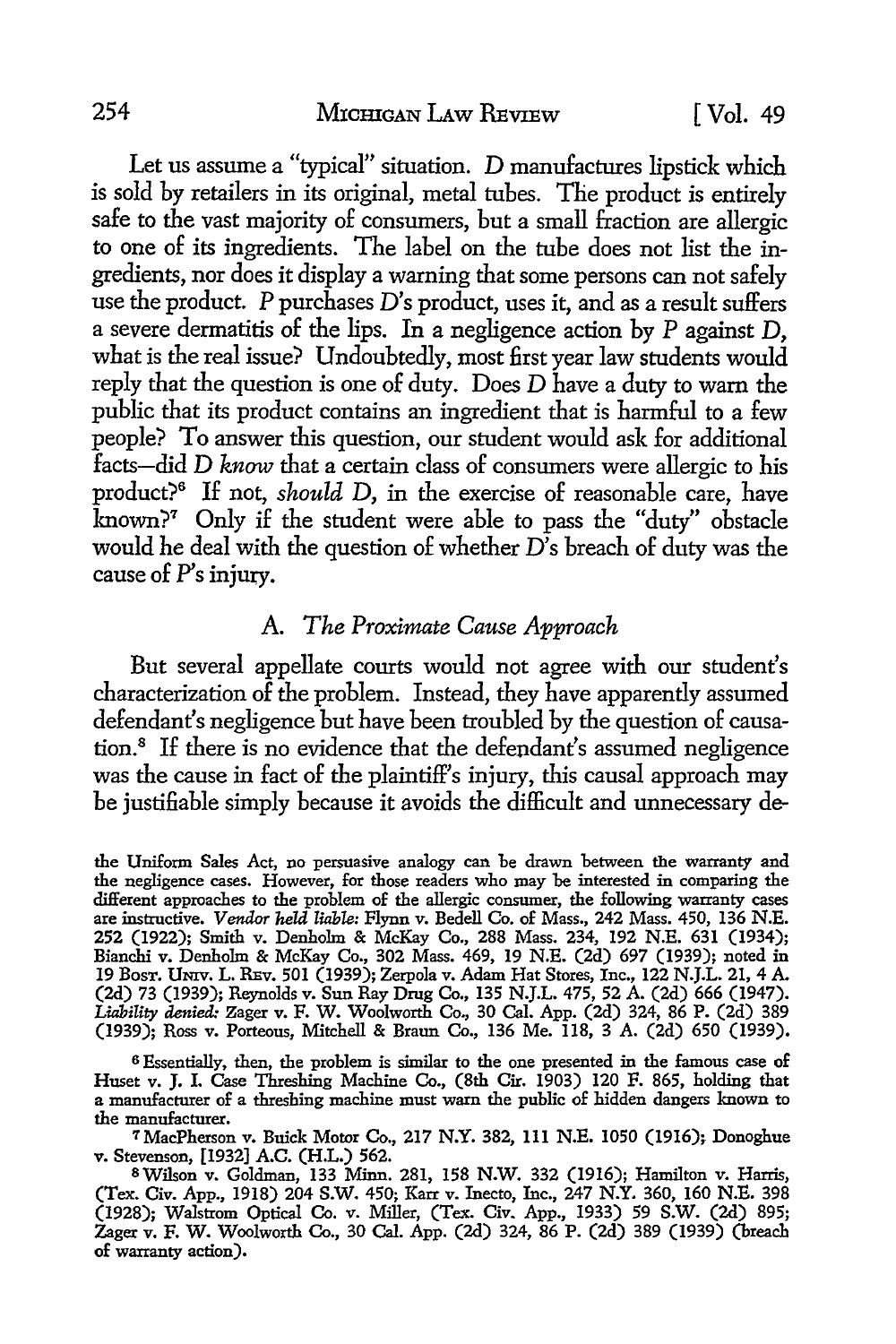## 1950] COMMENTS 255

termination of negligence.<sup>9</sup> But at least two courts have held that the plaintiff's allergy, as a matter of law, breaks the causal chain. In Wal*strom Optical Co. v. Miller*,<sup>10</sup> the plaintiff purchased eyeglasses from the defendant and suffered injury from contact with the dye on the frames. Expert witnesses for the plaintiff and the defendant agreed that the plaintiff was allergic to the dye and that such allergy was very rare. In reversing a judgment for the plaintiff, the court first posed several questions relevant to the determination of negligence. It answered these questions by saying that negligence, to be actionable, must be the proximate cause of the injury and the test of causation is: "... whether in the light of all attendant circumstances, the injury was such as ought reasonably to have been anticipated as a consequence of the act."<sup>11</sup> The same court, in an earlier case, said: "We think the jury should have been told in appropriate language that, if they believe the proximate cause of the injuries to appellee was his abnormal hypersensitiveness, but for which the injury would not have occurred, a verdict should be returned for defendant."12

The confusion between negligence and causation did not begin with allergy cases.<sup>13</sup> It is difficult, however, to find a more obvious misapplication of proximate cause principles than in these allergy cases. If the defendant was in fact negligent, the type of injury (usually dermatitis) is the very one that should have been anticipated.<sup>14</sup> Nor can it be said that the plaintiff's allergy is an intervening causal factor.<sup>15</sup> There is simply no room for the application of such proximate cause

<sup>9</sup>This is, apparently, the rationale of Karr v. Inecto, Inc., 247 N.Y. 360, 160 N.E. 398 (1928), which held that the lapse of twelve hours between the contact with the defendant's product and the plaintiff's injury raised no inference of causation since the product was not shown to be inherently dangerous and poisonous. But in Cahill v. Inecto, Inc., 208 App. *Div.* 191, 203 N.Y.S. 1 (1924), involving the same product, the lapse of seven hours between contact and injury supported an inference of causation. Other New York cases simply add to the confusion: Bundy v. Ey-Teb, Inc., 160 Misc. 325, 289 N.Y.S. 905 (1935); Cleary v. John M. Maris Co., 173 Misc. 954, 19 N.Y.S. (2d) 38 (1940); Pratt v. E. W. Edwards & Son, 227 App. *Div.* 210, 237 N.Y.S. 372 (1929); Petzold v. Roux Laboratories, Inc., 256 App. Div. 1096, 11 N.Y.S. (2d) 565 (1939); Maher v. Clairol, Inc., 263 App. Div. 848, 31 N.Y.S. (2d) 751 (1941).

In Wilson v. Goldman, 133 Minn. 281, 158 N.W. 332 (1916), the court, in finding causation, *relied* on the probability that the plaintiff was allergic to the defendant's product! 10 (Tex. Civ. App., 1933) 59 S.W. (2d) 895.

12 Hamilton v. Harris, (Tex. Civ. App., 1918) 204 S.W. 450 at 451. See, also, Zager v. F. W. Woolworth Co., 30 Cal. App. (2d) 324 at 333, 86 P. (2d) 389 (1939). 13 For a well-annotated discussion, see PROSSER, ToRTS 311-320 (1941).

14 Even if the injury could be said to be extraordinary, the causal chain would not be broken. In re Polemis, [1921] 3 K.B. 560.

15 22 R.C.L., Proximate Cause, §135 (1912); 48 L.R.A. (n.s.) 119 (1914); PROSSER, TORTS 340-352 (1941).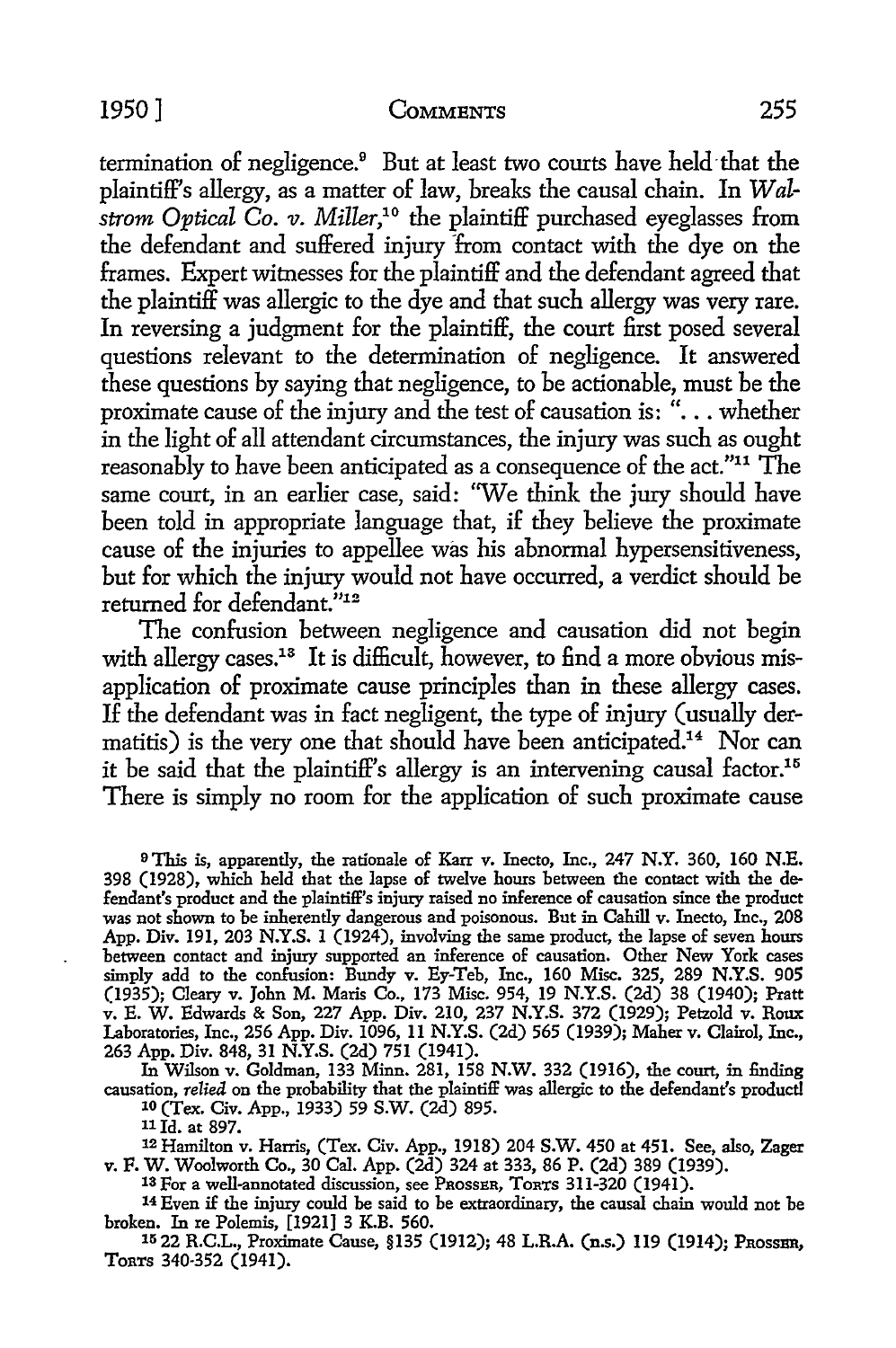limitations in the allergy cases. It would be just as fair to say: "But for the plaintiff's presence under the wheels of the negligently operated automobile the injury would not have occurred."

## B. *The Negligence Approach*

It is unfortunate that the difficult yet interesting question of negligence has so often been avoided. Of the few cases which have defined the extent of the manufacturer's or vendor's duty to the allergic plaintiff, two have produced well-considered opinions.16 In the *Gerkin*   $case<sup>17</sup>$  the purchaser of a coat brought suit against the wholesaler for injuries attributed to contact with the dyed fur collar. The plaintiff had worn the coat for about three months, unaware that his discomfort was due to contact with the dyed fur. The president of the defendant corporation admitted that about one out of one hundred purchasers of dyed fur complain of bad effects; that in the preceding ten years he had received about twenty complaints; and that, on investigation, all he had discovered was that some people could not wear dyed fur. The court held that the defendant's failure to warn the plaintiff of the existence of the hidden danger was negligence. "That the great majority of persons are safe from the particular danger concealed in the article sold, or that few injuries in fact result from its use, does not militate against this principle [duty to warn] when the *certain fact of imminent danger to a percentage* is *established."18* It is important to note that the defendant here had actual knowledge that some people could not safely wear dyed fur.<sup>19</sup>

In *Arnold v. May Department Stores Co.*<sup>20</sup> the defendant's beauty operator recommended to the plaintiff a hair dye called Notox. The plaintiff informed the operator that she had suffered a skin eruption ten years ago from a hair dye and, consequently, was afraid of anything but henna. The operator reassured her and applied no test beforehand, despite the fact that the manufacturer's instructions in the box of Notox contained a warning that persons with a pronounced idiosyncrasy to skin or scalp diseases should not use any hair coloring.<sup>21</sup> As a result

20 337 Mo. 727, 85 S.W. (2d) 748 (1935).

21 This same product was involved in Cahill v. Inecto, Inc., 208 App. Div. 191, 203 N.Y.S. 1 (1924) and Karr v. Inecto, Inc., 247 N.Y. 360, 160 N.E. 398 (1928). See note 8 supra. One wonders if the warning was a result of that litigation.

<sup>16</sup> Gerkin v. Brown & Sehler Co., 177 Mich. 45, 143 N.W. 48 (1913); Arnold v. May Dept. Stores Co., 337 Mo. 727, 85 S.W. (2d) 748 (1935).

<sup>11177</sup> Mich. 45, 143 N.W. 48 (1913).

<sup>1</sup>s Id. at 61. Italics added.

<sup>19</sup> In accord: Taylor v. Newcomb Baking Co., 317 Mass. 609, 59 N.E. (2d) 293 (1945). Cf. Gould v. Slater Woolen Co., 147 Mass. 315, 17 N.E. 531 (1888).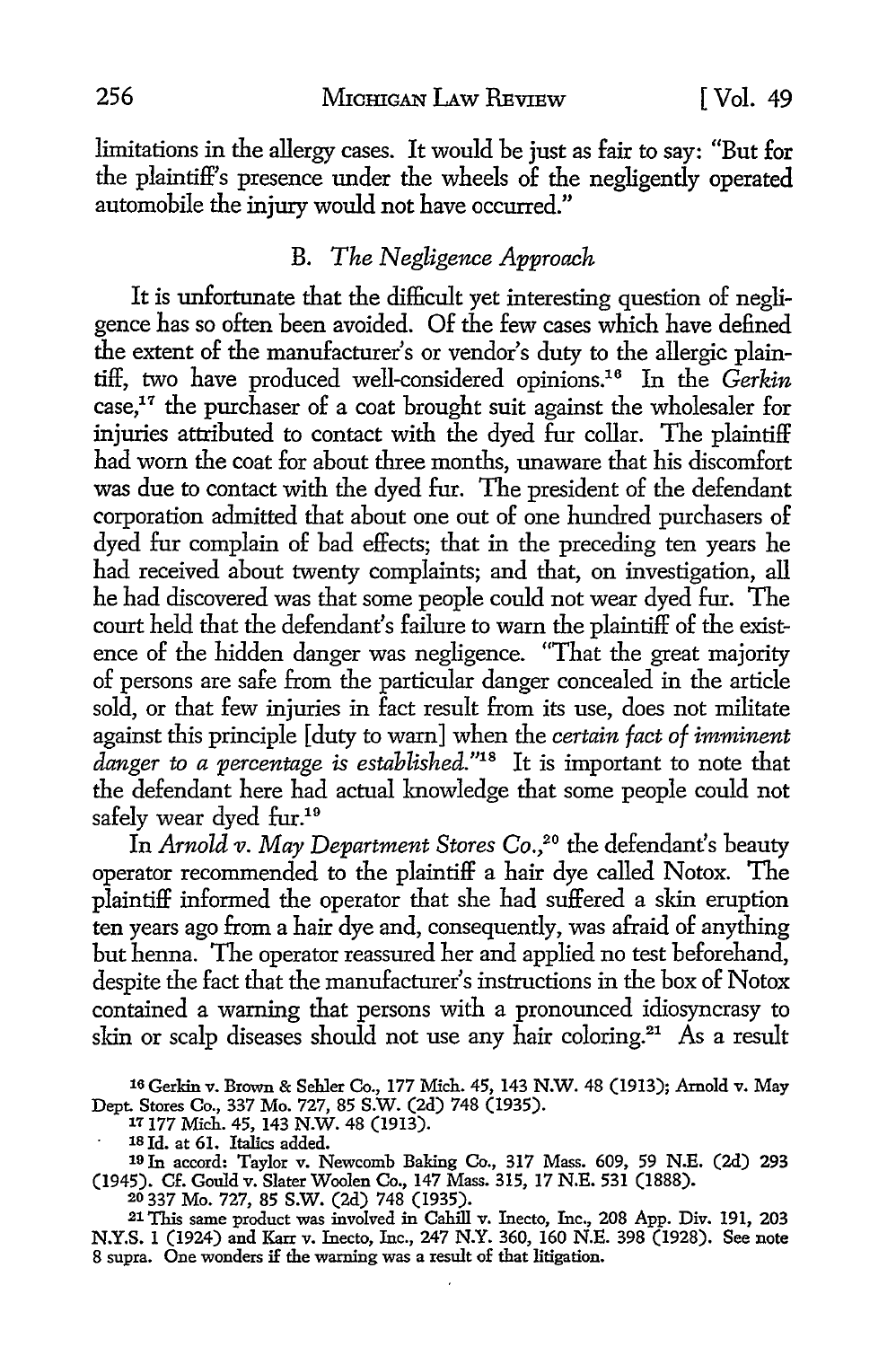#### 1950] COMMENTS 257

of the application of the dye, the plaintiff suffered severe injuries. Disinterested hairdressers testified that in thousands of applications of Notox they had received no complaint. Although the plaintiff was admittedly allergic to one of the ingredients of the dye, the Missouri court, in a well-reasoned opinion, affirmed a judgment for the plaintiff. Although the court relied heavily on the *Gerkin* case, it went on to say: "... plaintiff recovered ... on the theory that plaintiff was sensitized, or possessed an idiosyncrasy to the dye, which caused her to suffer the injuries complained of, and that defendant knew, *or should have known,* that plaintiff was so sensitized."<sup>22</sup>

In the *Gerkin* case, the defendant had actual knowledge of danger to some consumers of his product; in the *Arnold* case, the defendant knew only that this plaintiff had suffered injuries from the use of a hair dye ten years before. Nor was there any evidence that the defendant was aware of the manufacturer's warning.<sup>23</sup> The meager knowledge which the defendant did possess, however, was sufficient to put the defendant on notice that the plaintiff was allergic to this product. Knowing that the plaintiff was allergic, the application of the dye without taking some sort of precaution was negligence.<sup>24</sup> To the extent that the defendant was not required to have actual knowledge of the allergenic effect of the hair dye, the *Arnold* case extends liability beyond the holding of the *Gerkin* case.

The fact situation in a recent California case<sup>25</sup> was similar to the hypothetical "lipstick case" posed at the beginning of this comment. The plaintiff obtained a "Helene Curtis" cold wave in a beauty shop. The solution was 6.28% thioglycollate acid. Three days after the beauty treatment, the plaintiff suffered a severe dermatitis which required medical treatment for about six months. She brought suit against the manufacturer, alleging that the defendant negligently failed to warn the public that the solution contained thioglycollate acid and that many persons were susceptible to damage through its use. A skin specialist testified that thioglycollate acid is a direct irritant if used in a concentration of over 7 or 8 per cent, and admitted that the plaintiff was allergic. The record contained no evidence that this product had ever caused skin irritation prior to this case or that "many persons" were

<sup>22</sup>Arnold v. May Dept. Stores Co., 337 Mo. 727 at 735, 85 **S.W.** (2d) 748 (1935). Italics added.

<sup>23</sup>The court's opinion does not state whether the defendant's duty to use due care would bave been satisfied by acquainting the plaintiff with the manufacturer's warning or whether it necessitated the application of a preliminary patch test.  $^{24}$  See note 22 supra.

<sup>&</sup>lt;sup>25</sup> Briggs v. National Industries, Inc., (Cal. App., 1949) 207 P. (2d) 110.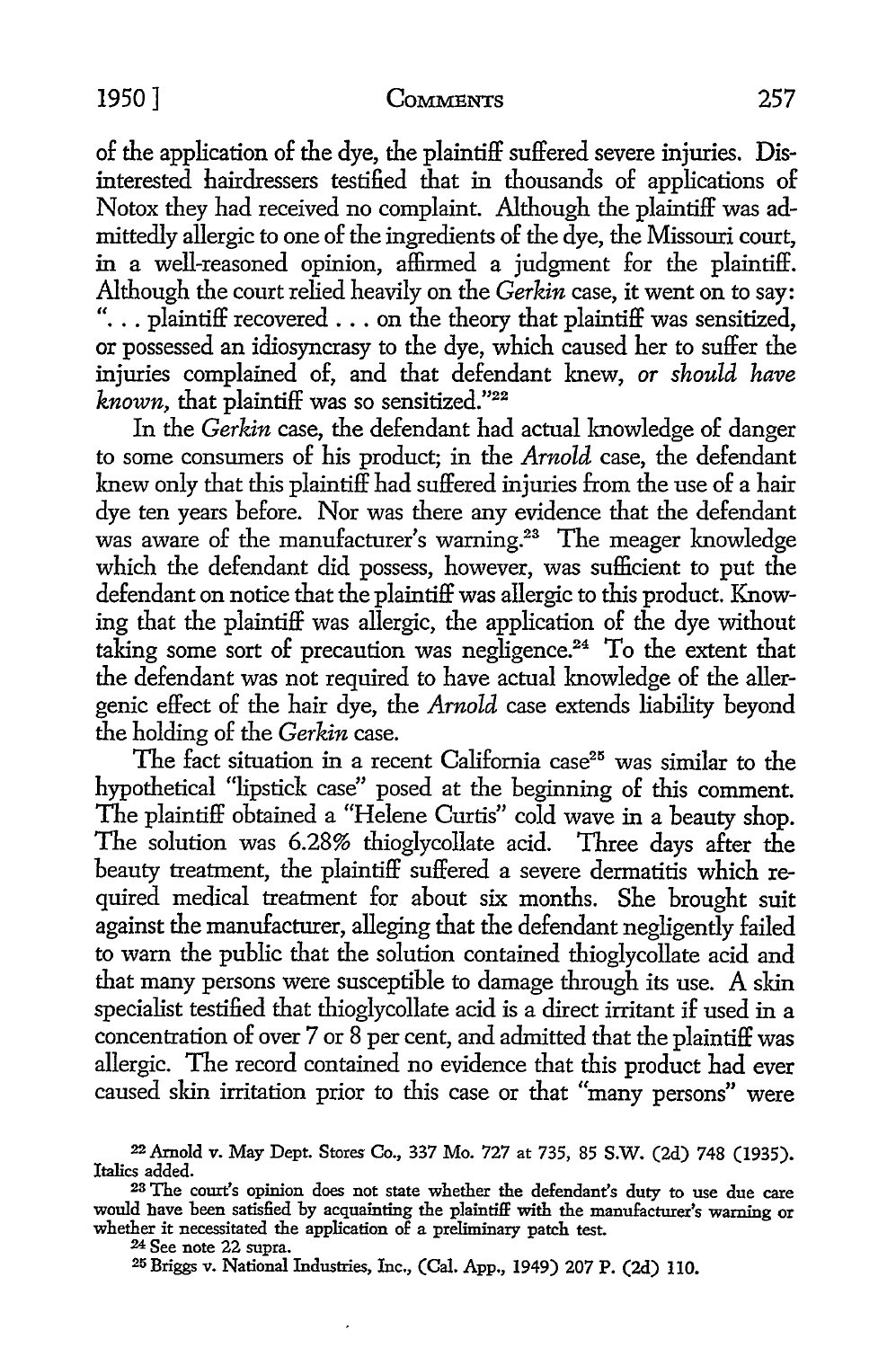allergic *to* it. The trial court entered judgment for defendant notwithstanding the verdict. In affirming the trial court, the appellate court said: "One of the essential elements of liability is knowledge on the part of the manufacturer of the dangerous character of the product There is no substantial evidence that the defendant corporation had any such knowledge."26

In view of the lack of evidence of previous injuries from a similar solution of thioglycollate acid or of medical knowledge that thioglycollate acid was a potent allergen, the court's decision is undoubtedly correct. But if the court meant that actual knowledge of the dangerous character of the product is an essential element of liability, its opinion is extremely doubtful. Suppose, for example, that the defendant in the *Briggs* case had actual lmowledge of one previous injury from contact with a 6.28% solution of thioglycollate acid but had been assured by reliable medical experts that the chance of anyone else's suffering injury was extremely remote. Suppose, on the other hand, that skin specialists knew that 2% of the total population were allergic to the solution but the defendant was not aware of this.<sup>27</sup> Is it likely that a court would hold the defendant liable in the first case and not in the second? "The risk reasonably to be perceived defines the duty to be obeyed. . . .<sup>"28</sup> What the defendant *ought* to know is as important as what he does know.29

The fact that the defendant in the *Briggs* case was the manufacturer and not the plaintiff's immediate vendor should be no obstacle *to* imposing liability. The law has long recognized the duty of a manufacturer to warn the ultimate consumer of any known dangers.<sup>30</sup> And if the manufacturer, in the exercise of reasonable care, *should* know of some latent danger, the rule of the *MacPherson* case<sup>31</sup> would seem to dictate liability for failure to warn.<sup>32</sup>

2s Id. at 112.

27 Medical articles published since the date of the plaintiff's injury in the Briggs case show that her injury was not an isolated one. 131 J. AM. MED. AssN. 592 (1946); 137 J. Am. Med. Assn. 354 (1948); 57 Arch. Dermat. & Syph. 275 (1948); 15 Ind. Med.  $669$  (1946); 16 IND. MED. 238 (1947). It would be interesting to see what effect this literature would have on a similar fact situation today.

2s Cardozo, C. J., in Palsgraf v. Long Island R.R. Co., 248 N.Y. 339 at 344, 162 N.E. 99 (1928).

29 See Donoghue v. Stevenson, [1932] A.C. (H.L.) 562 at 605.

so Huset v. J. I. Case Threshing Machine Co., (8th Cir. 1903) 120 F. 865. s1 MacPherson v. Buick Motor Co., 217 N.Y. 382, Ill N.E. 1050 (1916).

32 Carter v. Yardley & Co., 319 Mass. 92, 64 N.E. (2d) 693 (1946), adopting the MacPherson rule in Massachusetts, contains statements relevant to the allergy cases, but the decision is based on the inference that the plaintiff was normal. Also, Grant v. Australian Knitting Mills, Ltd., [1936] A.C. (H.L.) 85.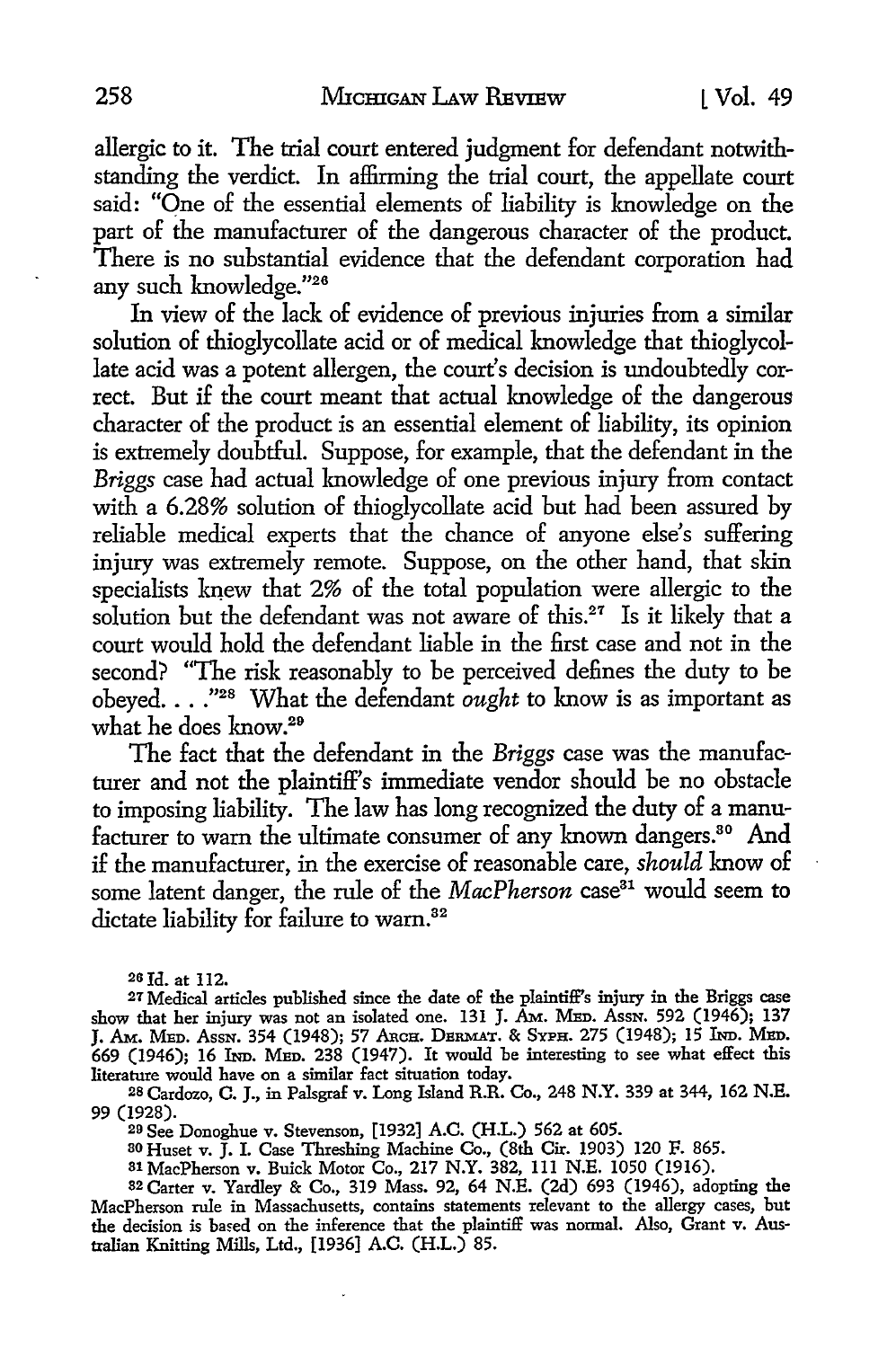## 1950] **CoMMENTS** 259

## C. *Should There Be Liability?*

In a discussion of negligence, however, it is not enough to conclude that there are sufficient legal rules available to impose liability on a manufacturer or vendor for failing to warn the public that a small minority of consumers cannot safely use the product. The more fundamental question is: *should* this burden be imposed on the manufacturer or vendor? To require the ordinary retailer of clothing, cosmetics, and drugs to know the allergenic effect of his merchandise would be a fantastic burden.<sup>33</sup> The responsibility for reducing the incidence of injury to the allergic consumer properly rests on the manufacturer.<sup>34</sup> To require the manufacturer to keep abreast of the most advanced medical knowledge would seem most reasonable. So, also, would the requirement that a manufacturer make elaborate prophetic patch tests before marketing a new product.<sup>35</sup> The argument that every consumer should know the substances to which he is allergic should carry little weight in an age when new drugs and chemicals are constantly being marketed. If a manufacturer knows or should know, after making proper tests, that a percentage of persons are allergic to an ingredient in his product, it would seem reasonable to require that he place a conspicuous warning on the label.36

On the other hand, a well-reasoned decision should consider the effect of the Federal Food, Drug, and Cosmetic  $Act^{37}$  if the product is one that is covered by the act. The FDCA sets up elaborate safeguards in the manufacture and marketing of foods, drugs, and cosmetics and provides for condemnation of products that do not meet the prescribed standards of safety. Although section 502(e) of the statute requires certain drugs to bear the name of each active ingredient, in part to enable persons to avoid those drugs to which they are allergic,<sup>38</sup> it is

83 Yet liability of retailers for breach of implied warranty is held more uniformly than liability of manufacturers and wholesalers for negligence. See note 5 supra.

35 The prophetic patch test is described in COOKE, ALLERGY IN THEORY AND PRACTICE 278-9 (1947).

<sup>36</sup>See note in 121 A.L.R. 947 (1939), citing the Gerkin case with approval. Also, 86 A.L.R. 947 (1933); 10 BROOKLYN L. REV. 363 (1941).

s1 52 Stat. L. 1040, §§201-901 (1938), 21 U.S.C. (1946) §§ 301-392. 88 See S. Rep. No. 646 on S. 5, 74th Cong., 1st sess., pp. 7-8 (1935).

<sup>34 &#</sup>x27;'The reduction of the incidence of dermatitis among the users of furs is in the hands of the dyers. In recent years they have been aware of this fact and have processed the furs with greater care so that now we rarely see reports of cases." COOKE, ALLERGY IN THEORY AND PRACTICE 281 (1947).

<sup>&</sup>quot;While cosmetics as a class rank among the safest of substances . . . there are occasional outbreaks of dermatitis • . • from new and untried cosmetics. The cosmetic industry owes it to the public and to itself to spare no effort in order to place only safe cosmetics on sale." Id. at 282-3.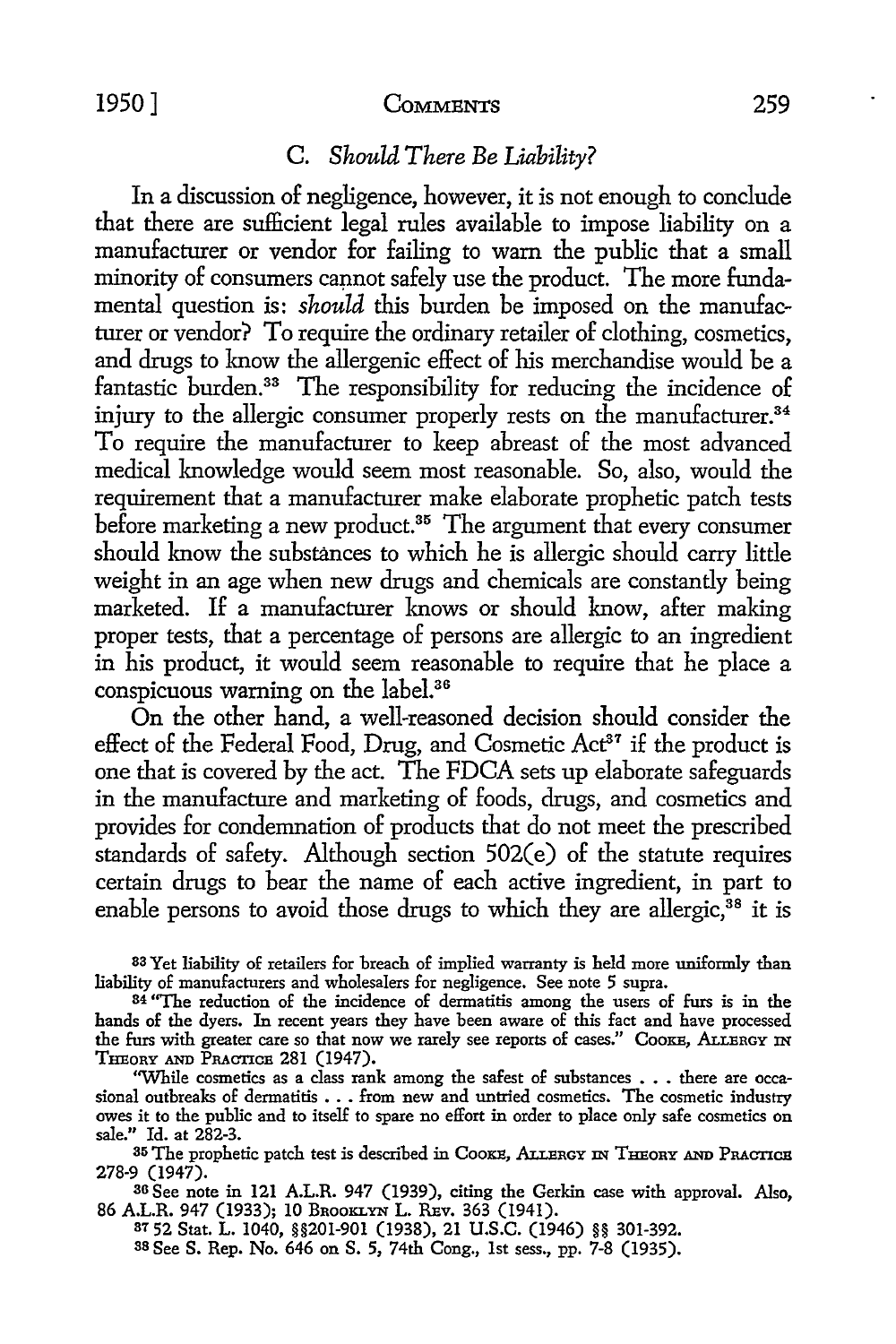clear that the act was not designed to condemn products to which a few people may be allergic. 39 Since the FDCA provides extensive safeguards for the general public, however, a court might reasonably conclude that there is no need to provide a damage remedy for the unfortunate few who are allergic.<sup>40</sup> This result would, of course, be unconvincing to the allergic plaintiff who can reasonably say that the manufacturer, with actual or imputed knowledge of a danger, who fails to warn the consumer is more at fault than the consumer. And the FDCA does not cover items such as clothing, dyes (other than cosmetics) and jewelry.

Perhaps a more fundamental objection to imposing a duty to warn on manufacturers or vendors is simply that it would be a rare case in which the failure to warn would be the cause in fact of the plaintiff's injury.<sup>41</sup> Even if the plaintiff were to read the warning, it is unlikely that he would refrain from using the product unless he knew that he was allergic to one of its ingredients. And if he has that knowledge, it is not likely that he will use a new product, even if it displays no warning, without first obtaining a physician's advice. To answer that causation is simply a question of evidence does not solve the whole problem, because the plaintiff could always testify, with no fear of being prosecuted for perjury, that he would not have used the product if it had displayed a warning. He might, of course, be telling the truth,<sup>42</sup> but it is quite likely that the plaintiff would recover even though a causal relation would be lacking. And although the failure to warn would be negligence, the probable absence of a causal relation would often make the manufacturer an insurer of his product. That possibility might not be an absolute deterrent; it should, however, be considered.

39 S. Rep. No. 646 on S. 5, 74th Cong., 1st sess., p. 3 (1935); the court's charge to the jury in United States v. 8 Packages (etc.) of Roux Lash and Brow Tint, (D.C.N.J. 1942), NonCEs OF JUDGMENTS UNDim THE FEDERAL Fooo, DRuG, & CosMEnc *Aar,* No. 76, p. 41.

40 See, generally, United States v. 62 Packages, More or Less, of Marmola Prescription Tablets, (D.C. Wis. 1943) 48 F. Supp. 878, affd. in (7th Cir. 1944) 142 F. (2d) 107; 26 VA. L. REV. 100 (1939); 3 Food, Drug, Cosmetto L.Q. 189 (1948). If a sufficient number of persons are susceptible to a substance, it could be "adulterated" or "poisonous" and within the ban of the FDCA. Since the same kind of quantitative distinction should be drawn in imposing a duty to warn in a negligence action, *all* persons would not be protected under either remedy.

41 In some cases, this objection would not be present. For example, in the Gerkin case, had the plaintiff been warned he would not have worn the coat for some three months after the first sign of discomfort and would have avoided a serious dermatitis. In the usual case, however, the allergic consumer suffers a relatively severe injury from a momentary contact with the allergen.

42 See note 43 infra.